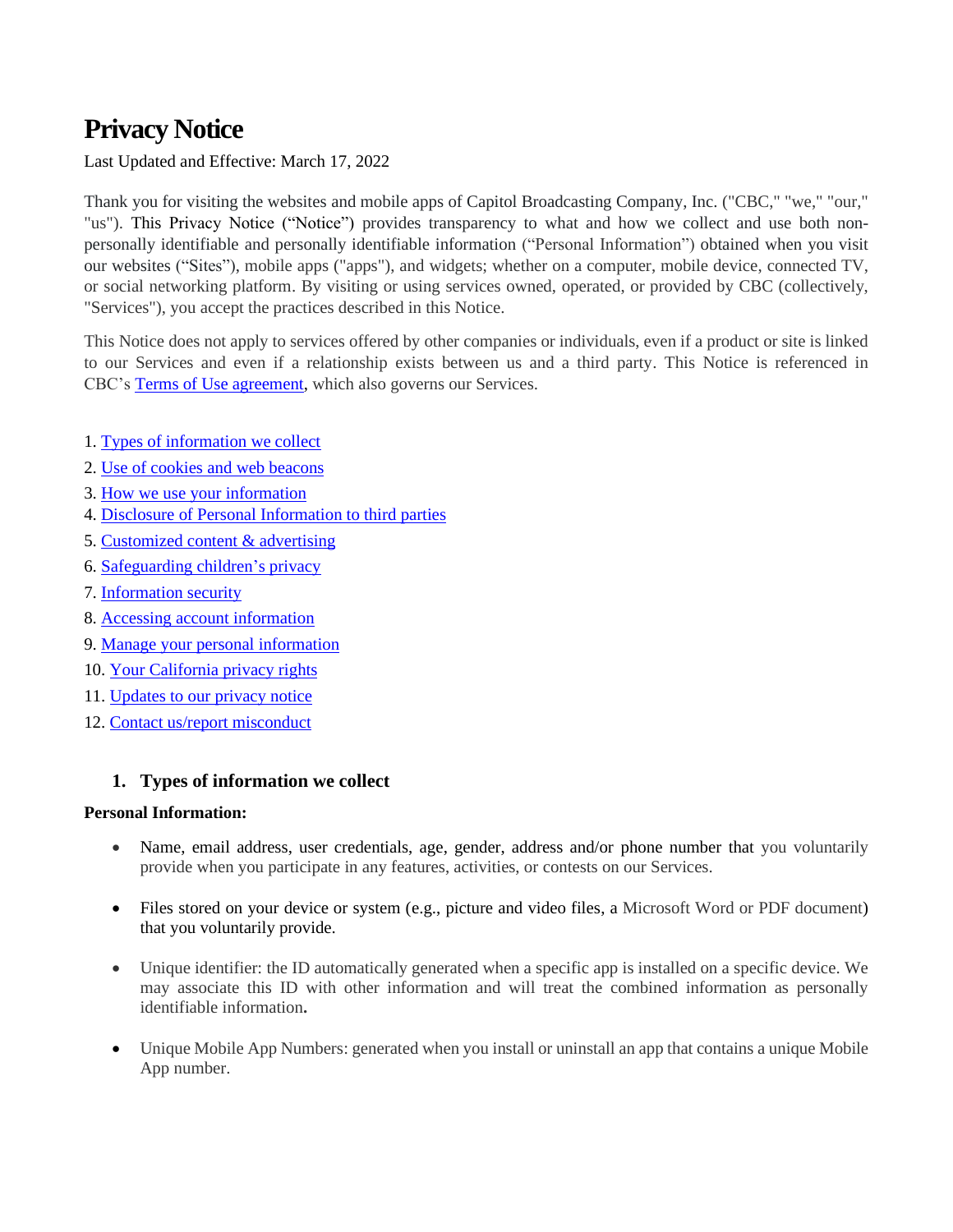- Personal Information about other people you submit to certain programs, contests, for news stories or nominations for community awards or recognition. By providing this information, you represent that you have the legal right to do so.
- Our apps do not currently require user registration or handle financial transactions. If that changes in the future, we may start to collect contact information detailed above, and credit card information for purchases and use of the app.

#### **What you do on your device, system, or software while using Services. This includes access to your:**

- Phone dialer: to allow you easy access to a phone number provided
- Patterns of app usage and time stamps: to better understand the time of day and how long you use our apps
- Screen use: to better understand how much of a story you read, also pages viewed and exit pages

## **Non-personal information that cannot be used to identify or contact a specific individual, such as:**

- Anonymous and aggregated information
- Mobile device identifier, e.g., UDID, Android ID
- Technical information about your device, system and application software, e.g., type of phone, or operating system
- Internet Service Provider, IP address, browser, language used and clickstream data

#### **Third-party information**

Drawn from our advertisers, sponsors and promotional partners (collectively, "Advertisers"), our affiliates, vendors, and various other providers of data.

#### **Location information**

We may collect and process location data such as GPS, WiFi, or carrier network from your device to provide location-related services. That includes weather forecasts and weather alerts and breaking news alerts. Some apps may collect your location from beacons, even when the app is not open or in use. We will ask for your permission before collecting this location data. You can withdraw consent any time by turning off the location-based feature on your mobile device or by opting out of using any location-based features. Find more information about your choices re: location data in [Manage your personal information](#page-5-2) below.

# **Offline**

We may collect Personal Information via postal mail, telephone, over-the-air, and in-person for various purposes including contests, sweepstakes, promotions, special events, surveys, voting and public affairs. We may combine your Personal Information with information obtained from our Social Media fan pages, other mobile platforms, our companies, operational service providers, or other companies, such as marketing research companies, and/or Advertisers.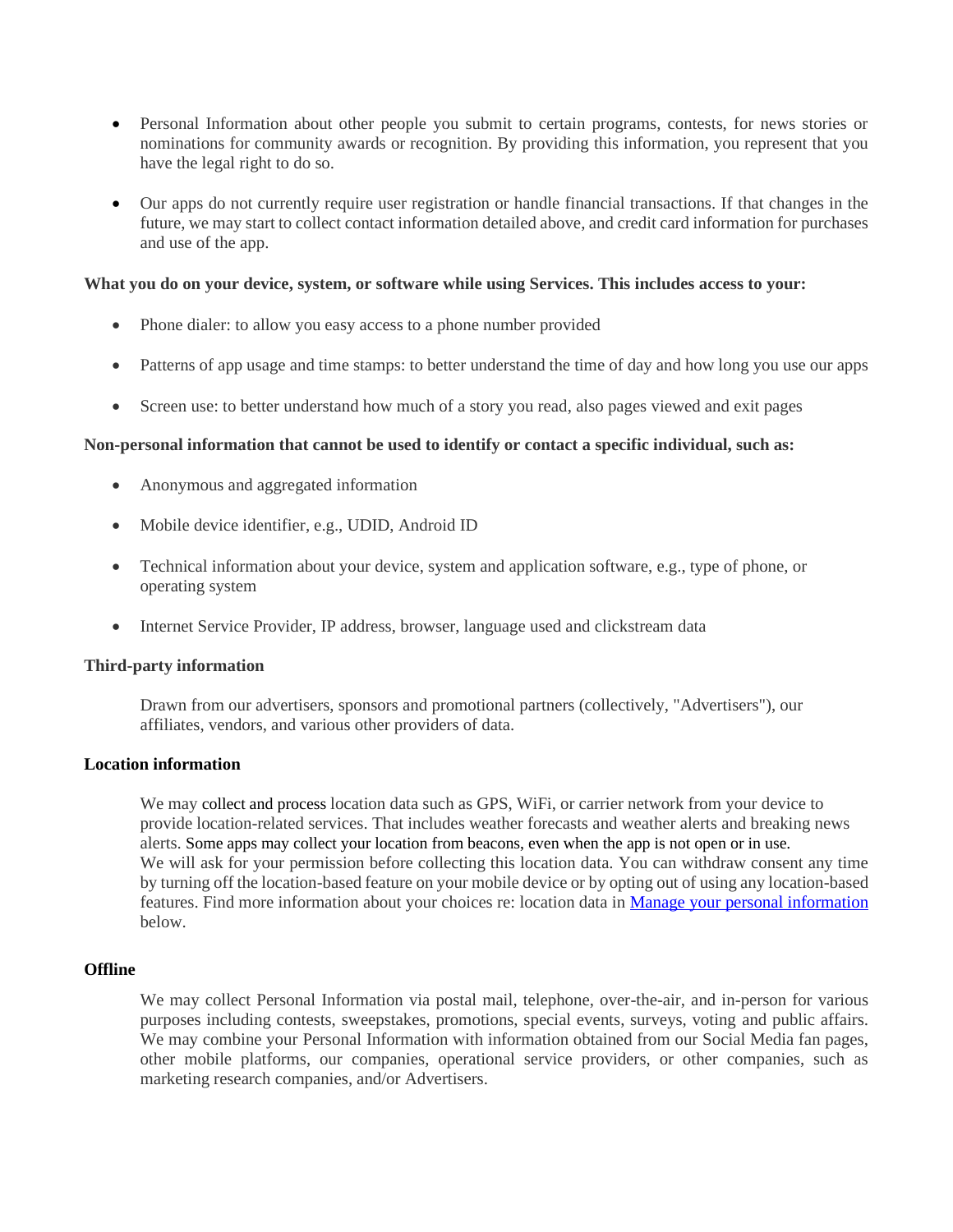## <span id="page-2-0"></span>**2. Use of cookies and web beacons**

We use cookies and other technology to deliver our Services, tailor your experience, and deliver customized advertising to you. A cookie is a small text file stored on your device to personalize your experience, recognize repeat visitors, and deliver Services efficiently.

We use web beacons, also known as pixel tags or clear GIFs, to help us track website traffic, measure advertising effectiveness, and customize users' online experiences. Web beacons are small, transparent graphic images placed on a web page or in an email and are used to monitor the activity of the user accessing that web page or email. The beacons collect information automatically, monitor and improve how our Services are used, and deliver advertising, as we rely primarily on advertising revenue to deliver our **Services** 

We will continue to add new technology to our Services, which may collect information about you and your use of our Services.

#### **To disable cookies:**

You may configure your browser to reject cookies. If you do so, you might not be able to automatically log-in to your account, access important functions, features and activities or enjoy certain conveniences or customized and personalized features of our Site and other Services.

If you leave our Services to visit an Advertiser's website, some of those sites may place cookies on your computer. We do not have access to those cookies or to any information they contain. The use and collection of your Personal Information by Advertisers is governed by the Advertiser's privacy policy, which may be different from ours.

## <span id="page-2-1"></span>**3. How we use your information**

- To provide you with our apps and Services
- Improve our products and Services, develop new services, and to protect CBC, its affiliated businesses, and our users
- Tailor content, features, and advertisements, including offers from us, our affiliates, and our Advertisers (see [Customized Content and Advertising](https://www.wral.com/rs/page/1020577/#customized-content-ads) below)
- Automate updates about news, sports, weather or emergencies
- Offer polls, surveys, contests, sweepstakes, and other promotions
- Allow analytics companies to help us understand how the online Service is being used, such as the frequency and duration of usage
- Respond to your comments and questions
- Perform analytics
- Develop reports regarding usage, activity, and statistics
- Comply with applicable laws, regulations, and legal process
- Protect someone's health, safety, or welfare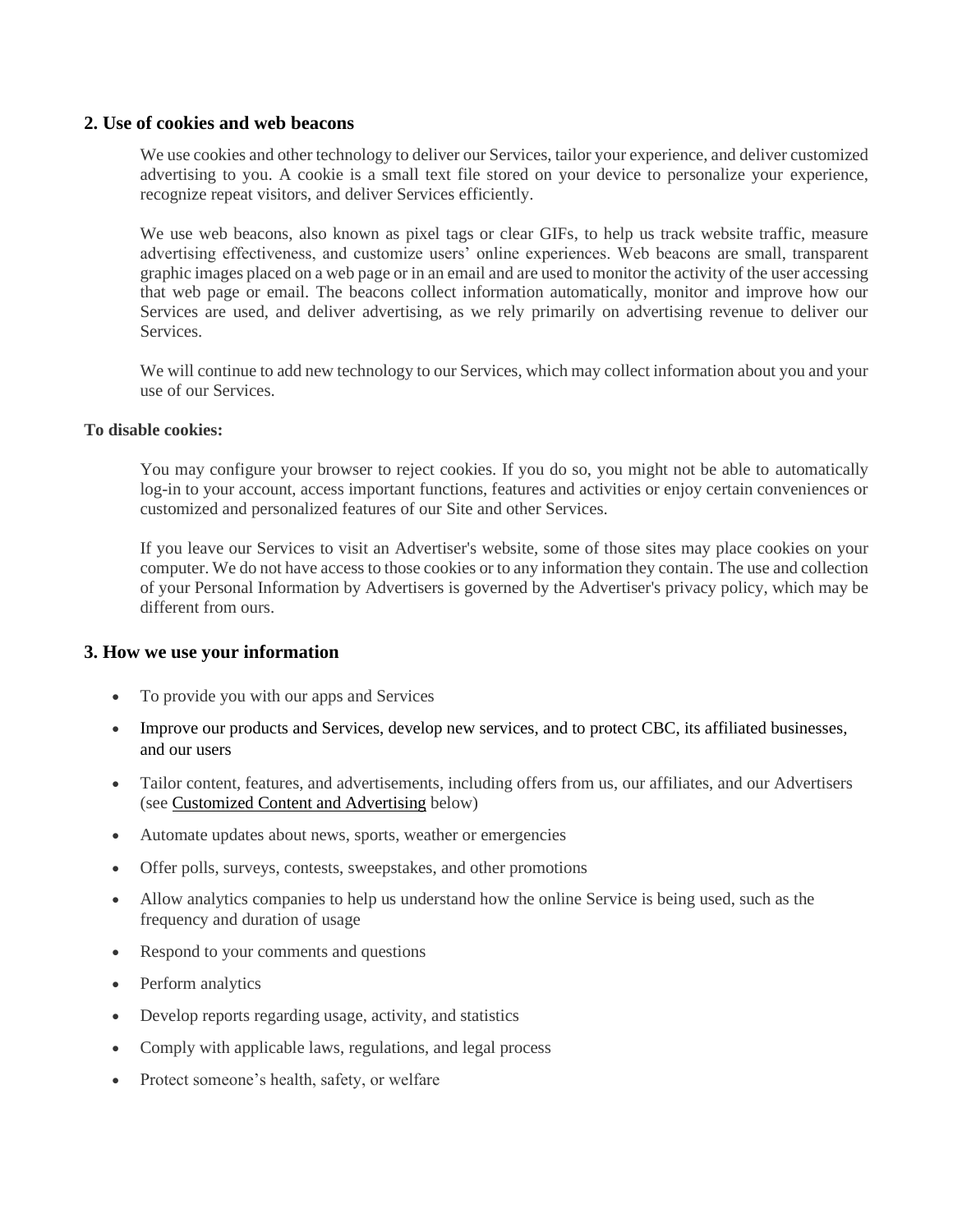- Protect our rights, the rights of affiliates or related third-parties, or take appropriate legal action, such as to enforce our TOU
- Keep a record of our transactions and communications
- Facilitate the provision of software updates and product support
- Improve products and other Services or provide Services or technologies to you
- We may use the Unique Mobile App Number to assess the performance of the app or other online services, prevent fraud, provide technical support, conduct research, generate analytics, and address internal online services operations.
- We may associate your device's Unique Identifier with other information collected and treat the combined information as personally identifiable information**,** however, a Unique Identifier does not allow an app user to be tracked across multiple apps or for us to track a user who has uninstalled and reinstalled the app.
- We may use information you provide us, in accordance with applicable laws, to contact you from time to time about important information, required notices and marketing promotions.

# <span id="page-3-0"></span>**4. Disclosure of Personal Information to Third Parties**

Advertising helps us provide our Services to you for free. To do that, we may share your Personal Information with our Advertisers or other third parties for direct marketing and promotional purposes, with your consent, in the following ways:

- To provide the Services that you access or request, complete transactions you initiate, or otherwise fulfill your requests
- With CBC affiliates for business, operational, promotional or marketing purposes
- With Advertisers if you participate in a co-branded, co-sponsored, or jointly present promotion, contest, or other Service
- With Advertisers, network advertising services, and/or other third parties as described in [Customized](#page-4-0)  [Content and Advertising](#page-4-0) below
- With our vendors or service providers, who are generally restricted from using your Personal Information for any purpose other than that for which we hire them; for example, your location information may be shared with and/or collected by third-parties that we have contracted with to perform the location-based features of our Services
- With advertisers and third-party advertising networks, who need to know how you interact with advertising provided in the online service which helps keep the cost of our Services low or free
- With consumer data resellers that buy and/or sell information to other companies for multiple purposes including offering products and services that may interest you
- To protect the security of our Services or databases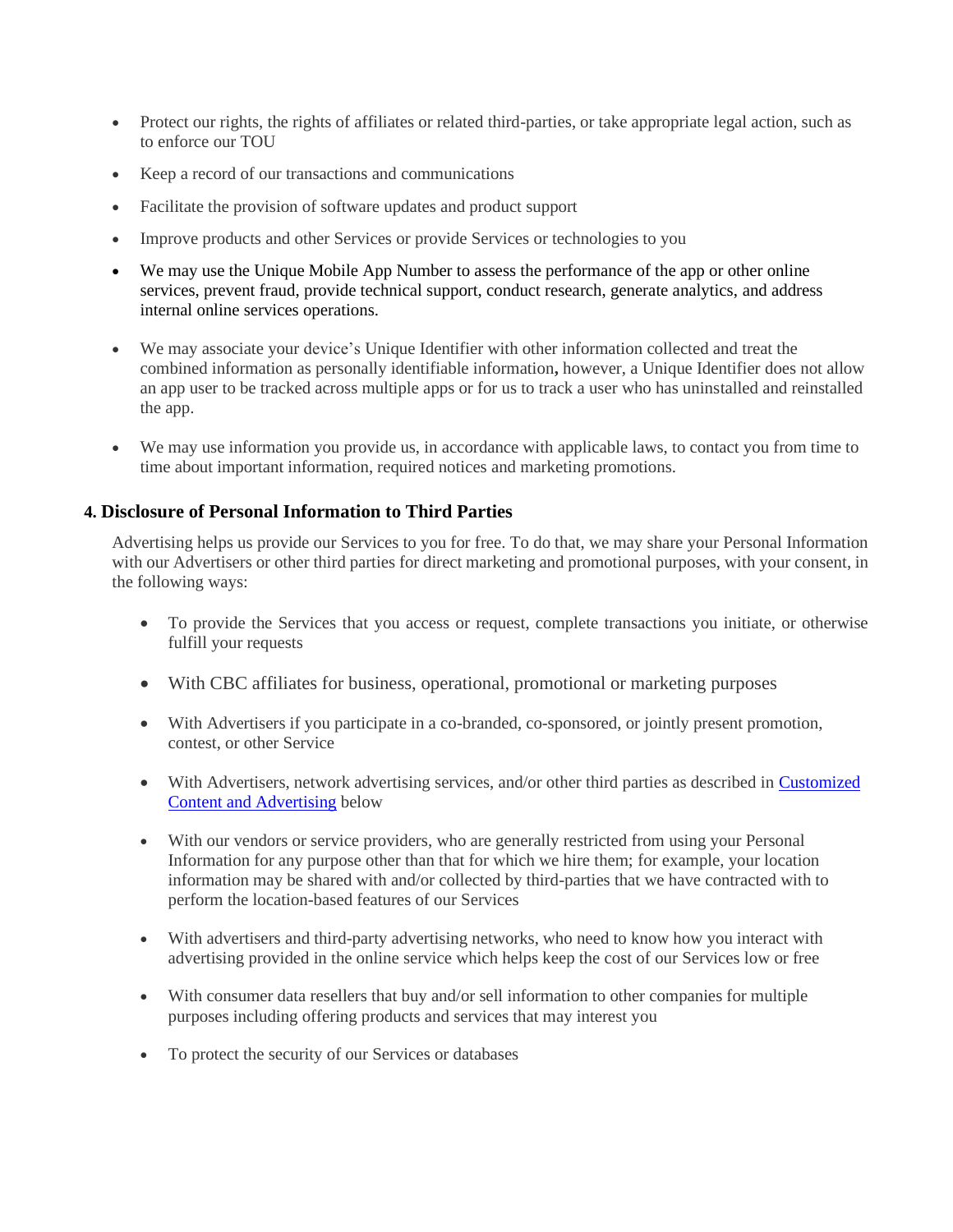- To protect the rights or property of our users, CBC, its affiliates, our Advertisers, or our vendors and service providers
- To implement or enforce our company policies, the [Terms of Use,](https://capitolbroadcasting.com/terms-of-use/) the CBC Copyright Complaint [Procedures,](https://www.wral.com/rs/page/1080203/) or agreements that we may enter into with you
- To respond to subpoenas, legal process or government requests or investigations
- To act in response to an emergency or situation that threatens the life, health, or security of an individual
- To assist in the investigation of a violation (or presumed violation) of law, of if we believe in good faith that the law requires or authorizes such disclosure
- In connection with any proposed or actual sale, lease, merger, assignment, reorganization, or financing of all or any portion of CBC or our businesses
- Non-personal information collected from you does not identify you personally, and we may disclose non-personal information to third parties for any purpose

**Third party links:** If you choose to use any links our Services provide to third parties, you will be leaving our Services and going to a new site or platform. Our Privacy Notice does not apply to services offered by other companies or individuals, even if a product or site is linked to our Services and even if a relationship exists between CBC and a third party. Protection of your privacy at those other sites or platforms will be governed by the privacy policy of that particular site or platform.

## <span id="page-4-0"></span>**5. Customized content and advertising**

We, our operational service providers, and Advertisers use cookies, web beacons and other similar technology to enrich your experience on our Services by serving relevant, tailored, and personalized advertising and/or content. The customizations are based on information you provide to us; your use of our content, features and activities; your visits, search, transaction and/or purchase history; visits to our Facebook Fan page or use of other Facebook features and services, or other social network platforms, and/or projections made about you based on these elements.

We use anonymous, aggregated information to serve customized ads. For example, we can provide the age range, gender, and geographic location of the audience our Advertisers will be reaching.

We do not control Advertiser cookies or web beacons, and their use of such technology is not subject to this Notice. To control personalized advertisements, see [Manage your personal information](#page-5-2) below.

## <span id="page-4-1"></span>**6. Safeguarding children's privacy**

We do not knowingly collect Personal Information or any other identifying data from children younger than age 13. If we discover that a child under age 13 submitted Personal Information to our Site, apps, or other internet-based Services without first obtaining verifiable parental consent, we will immediately reject the entry and delete that information from our database (to the extent technically feasible), unless such information meets an exception under the Children's Online Privacy Protection Act ("COPPA").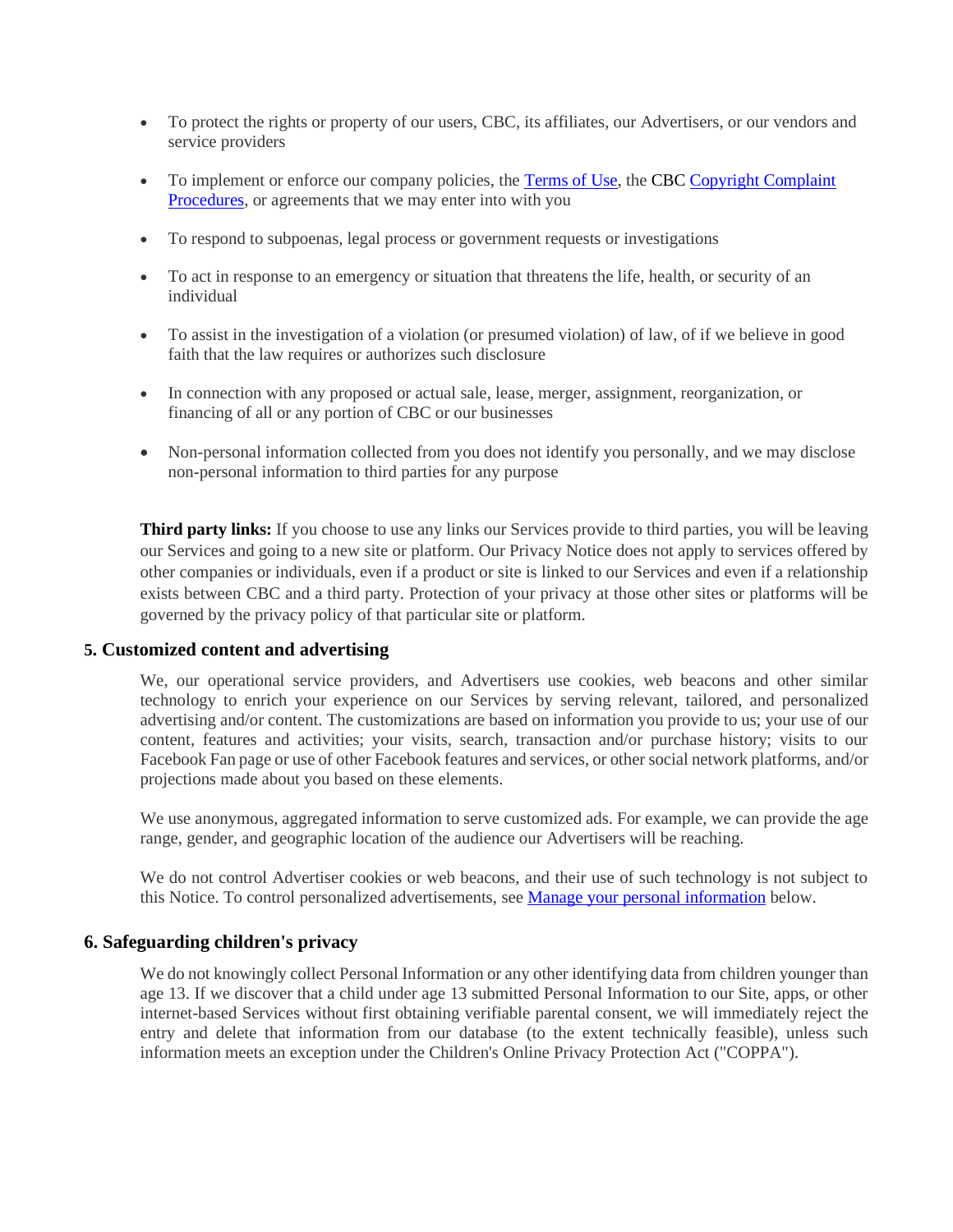## <span id="page-5-0"></span>**7. Information security**

We take steps to protect the security of the Personal Information we collect and use. However, no physical or electronic security system is impenetrable, and we cannot guarantee the security of our servers or databases, nor can we guarantee that the information you supply to us will not be intercepted during online transmission. Use caution when disclosing your Personal Information.

## <span id="page-5-1"></span>**8. Accessing account information**

If you created an account with us, log in to your account to edit your email address and options for receiving news, information, and advertising emails. If you terminate your account, your email address will be archived and moved to an inactive status. We retain your Personal Information to provide the Services and as required by our corporate policies and laws. When requested, we will remove your Personal Information from our active database(s). Contact our [Privacy Administrator](mailto:privacy_admin@capitolbroadcasting.com) . To protect your privacy and security, we will take reasonable steps to verify your identity first, such as requiring a password and email address, and possibly photo ID. Given limitations, we may not be able to delete all of your Personal Information from our internal or back-up files.

# <span id="page-5-2"></span>**9. Manage your Personal Information**

#### **Customized Ads:**

Opting out of targeted ads will only end ads tailored to your preferences and interests. You will still see other advertising.

#### **Websites**

- To opt-out of customized advertising, visit the Network Advertising Initiative Consumer Opt-Out Page: <http://optout.networkadvertising.org/>
- And the Digital Advertising Alliance Consumer Choice Page: [http://optout.aboutads.info](http://optout.aboutads.info/)

**Apps**

- Apple[: https://support.apple.com/en-us/HT202074](https://support.apple.com/en-us/HT202074)
- Google:<https://policies.google.com/technologies/ads?hl=en>

## **Notifications**

Users who no longer wish to receive alerts, notifications, or promotional messages from us via email may choose to unsubscribe at any time. All emails and newsletters include opt-out instructions, generally at the bottom of the email.

## **Location Data**

Turning off Bluetooth will prevent beacons from recording your device's location and sharing it with us. Opting out of location data usage will limit some services the app provides, e.g., weather alerts.

- [Apple:](https://support.apple.com/en-us/HT203033#:~:text=You%20can%20turn%20Location%20Services,Settings%20%3E%20Privacy%20%3E%20Location%20Services.) <https://support.apple.com/en-us/HT203033>
- [Google:](file:///C:/Users/jvenable/AppData/Local/Microsoft/Windows/INetCache/Content.Outlook/7TJ0U9E1/Google) <https://support.google.com/android/answer/6179507>

#### **Apps**

▪ Uninstalling our app will end the collection of your information

We may share your Personal Information directly with our Advertisers for their direct marketing and promotional purposes only if you have granted your permission to do so. Depending on the activity, event or feature, you will have an opportunity to either "opt-in" or "opt-out" of such sharing at the time of registration, delivery of the activity, event or feature, or by contacting the Service via [this feedback form.](https://www.wral.com/feedback/?d_id_person=214) You must use that form. We cannot guarantee